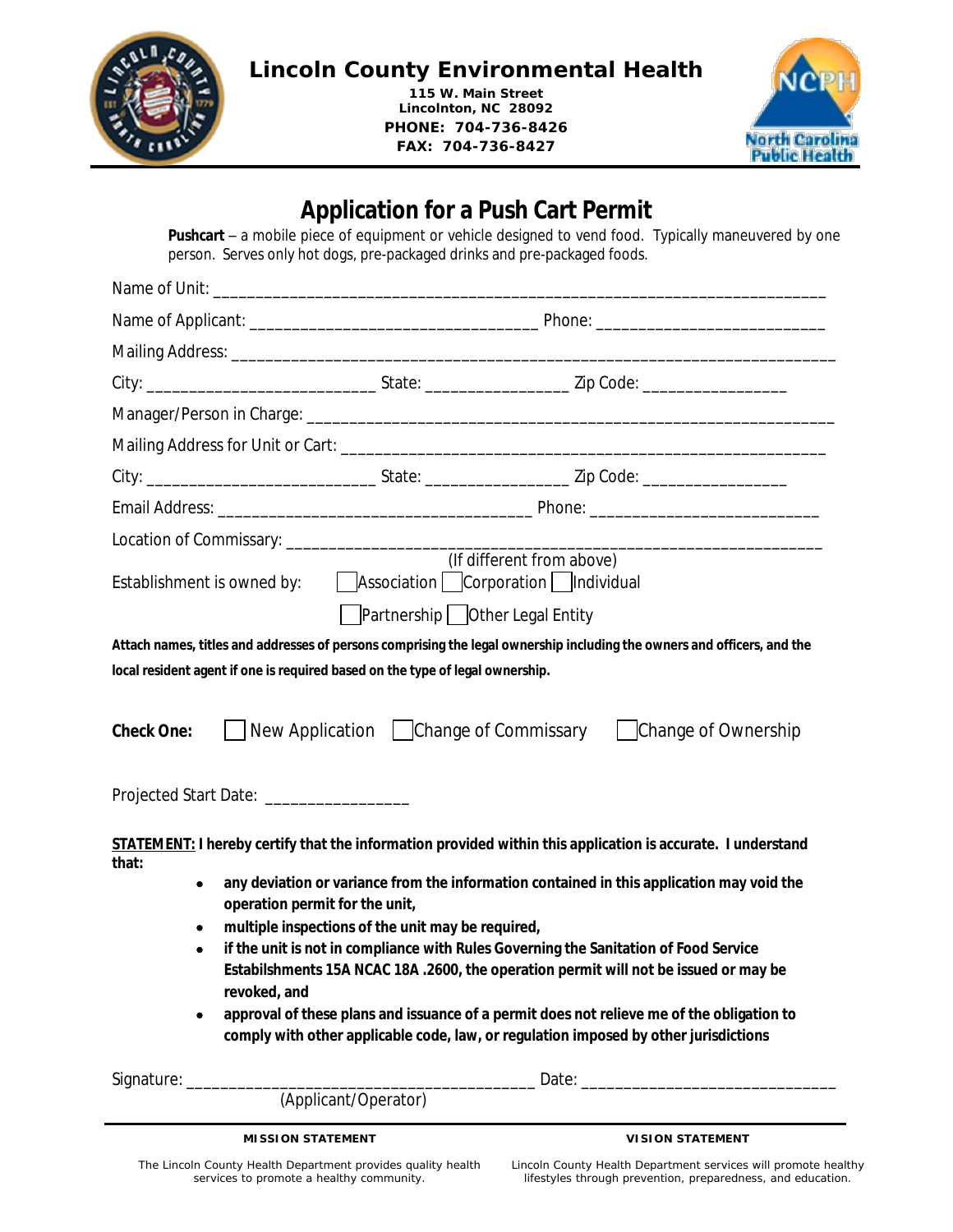#### **MINIMUM APPLICATION SUBMISSION REQUIREMENTS:**

 **Application fee: \$200.00 Completed Push Cart application Scaled drawing showing positioning of equipment (and sinks) Manufacturer specification sheets for all equipment if cart is not NSF/ANSI Certified Complete and accurate menu (including all food, drinks and condiments) Completed Commissary Approval and Agreement form Completed water and sewage holding tank calculation sheet (if applicable) Proposed operation schedule including location, dates and times of operation**

- **1.** NSF/ANSI Certification. If pushcart is prefabricated, provide all information on data plate including:
	- Make: \_\_\_\_\_\_\_\_\_\_\_\_\_\_\_\_\_\_\_\_\_\_\_\_\_\_\_\_\_\_\_\_\_\_\_\_\_\_\_\_\_\_\_\_\_\_
	- Model Number:
	- Specifications:
	- Location and description of protected storage area for pushcart when not in use:

\_\_\_\_\_\_\_\_\_\_\_\_\_\_\_\_\_\_\_\_\_\_\_\_\_\_\_\_\_\_\_\_\_\_\_\_\_\_\_\_\_\_\_\_\_\_\_\_\_\_\_\_\_\_\_\_\_\_\_\_\_\_\_\_\_\_ \_\_\_\_\_\_\_\_\_\_\_\_\_\_\_\_\_\_\_\_\_\_\_\_\_\_\_\_\_\_\_\_\_\_\_\_\_\_\_\_\_\_\_\_\_\_\_\_\_\_\_\_\_\_\_\_\_\_\_\_\_\_\_\_\_\_

**2. OPERATION –** Check the days you plan to operate:

Sun \_\_\_\_\_ Mon \_\_\_\_\_ Tue \_\_\_\_\_ Wed \_\_\_\_\_ Thu \_\_\_\_\_ Fri \_\_\_\_\_ Sat \_\_\_\_\_

 **Provide Operational Schedule - List of proposed locations and times of operation on the form provided.**

#### **3. PROJECTED NUMBER OF MEALS:**

List the projected number of meals you plan to serve for each meal each day:

Breakfast: \_\_\_\_\_ Lunch: \_\_\_\_\_ Dinner: \_\_\_\_

### **4. FOOD PROTECTION MANAGER CERTIFICATION**

 Has the operator/PIC of the unit taken and passed an approved course within the last 5 years? Yes  $\Box$  No  $\Box$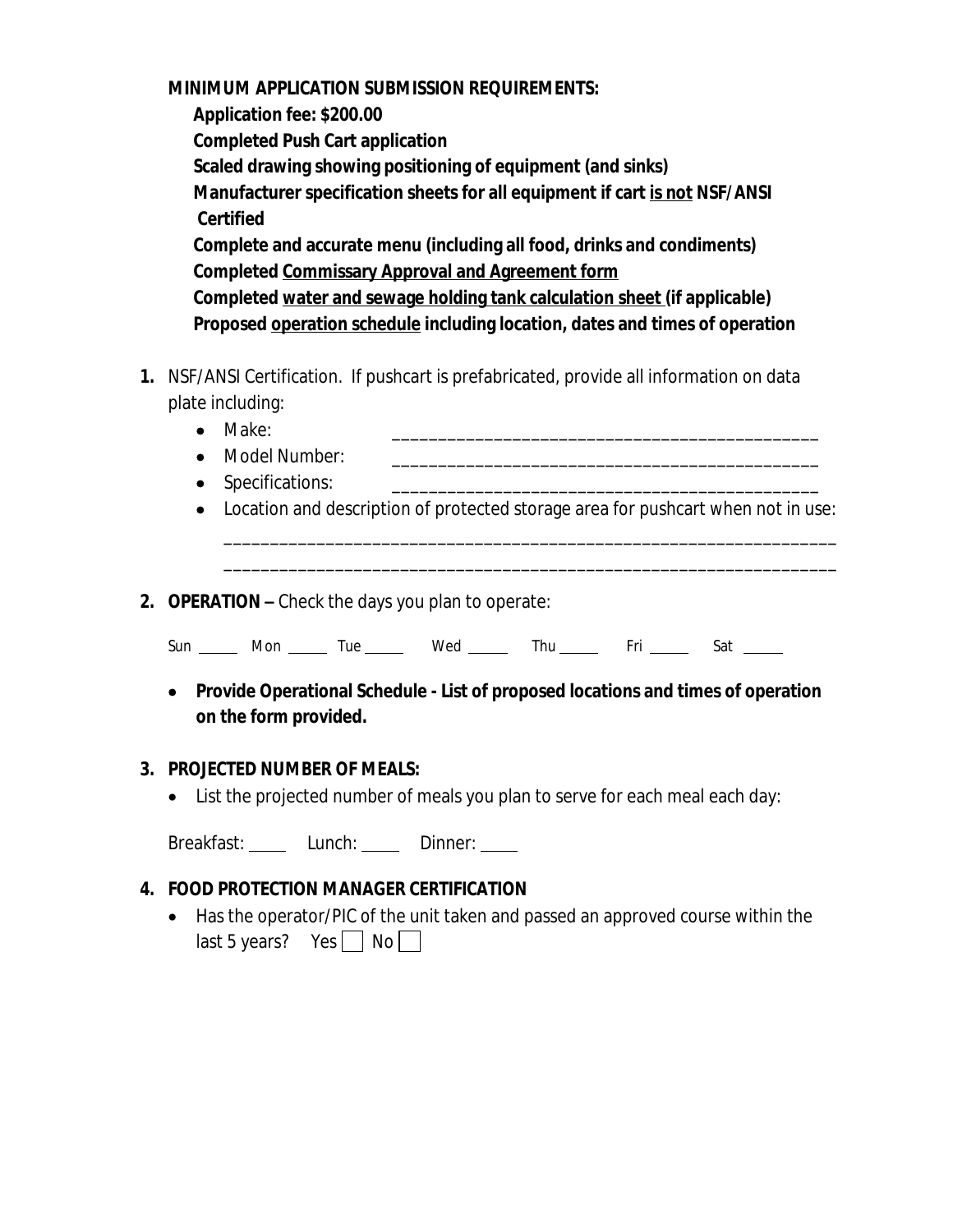## **5. COLD STORAGE FACILITIES AVAILABLE AT COMMISSARY – Check all cold storage units that will be available for the storage of foods served from the push cart:**

| Type of Cold Storage            | Number of units | <b>Cubic Feet</b> |
|---------------------------------|-----------------|-------------------|
| Reach-in<br>1.<br>refrigerators |                 |                   |
| 2. Reach-in freezers            |                 |                   |
| 3. Walk-in refrigerators        |                 |                   |
| 4. Walk-in freezers             |                 |                   |

#### **6. EQUIPMENT**

### **LIST ALL EQUIPMENT AND ATTACH MANUFACTURER SPECIFICTION SHEETS:**

*\*\*If specifications are provided for a NSF/ANSI approved Push Cart, list only additional equipment planned for use including storage coolers\*\**

| Number:        | <b>Equipment Type:</b> | Manufacturer: | Model: |
|----------------|------------------------|---------------|--------|
| Example        |                        |               |        |
|                |                        |               |        |
| $\overline{2}$ |                        |               |        |
| 3              |                        |               |        |
| 4              |                        |               |        |
| 5              |                        |               |        |
| 6              |                        |               |        |
| 7              |                        |               |        |
| 8              |                        |               |        |

### **7. OPERATION DETAILS**

**HOT AND COLD FOODS:** List each menu item that will be held hot or cold during service. Describe how the product will be held hot or cold during service and held cold during transit:

| Food Product: Exercise Services Services                                   |                           |
|----------------------------------------------------------------------------|---------------------------|
| Held during service: hot above 135°F    <br>or                             | cold below 41°F $\Box$    |
| Describe how product will be held below 41°F during transit: _____________ |                           |
|                                                                            |                           |
|                                                                            |                           |
|                                                                            |                           |
| Food Product: Exercise Section 2014                                        |                           |
| Held during service: hot above $135^{\circ}F$<br><b>or</b>                 | cold below $41^{\circ}$ F |
| Describe how product will be held below 41°F during transit: ______        |                           |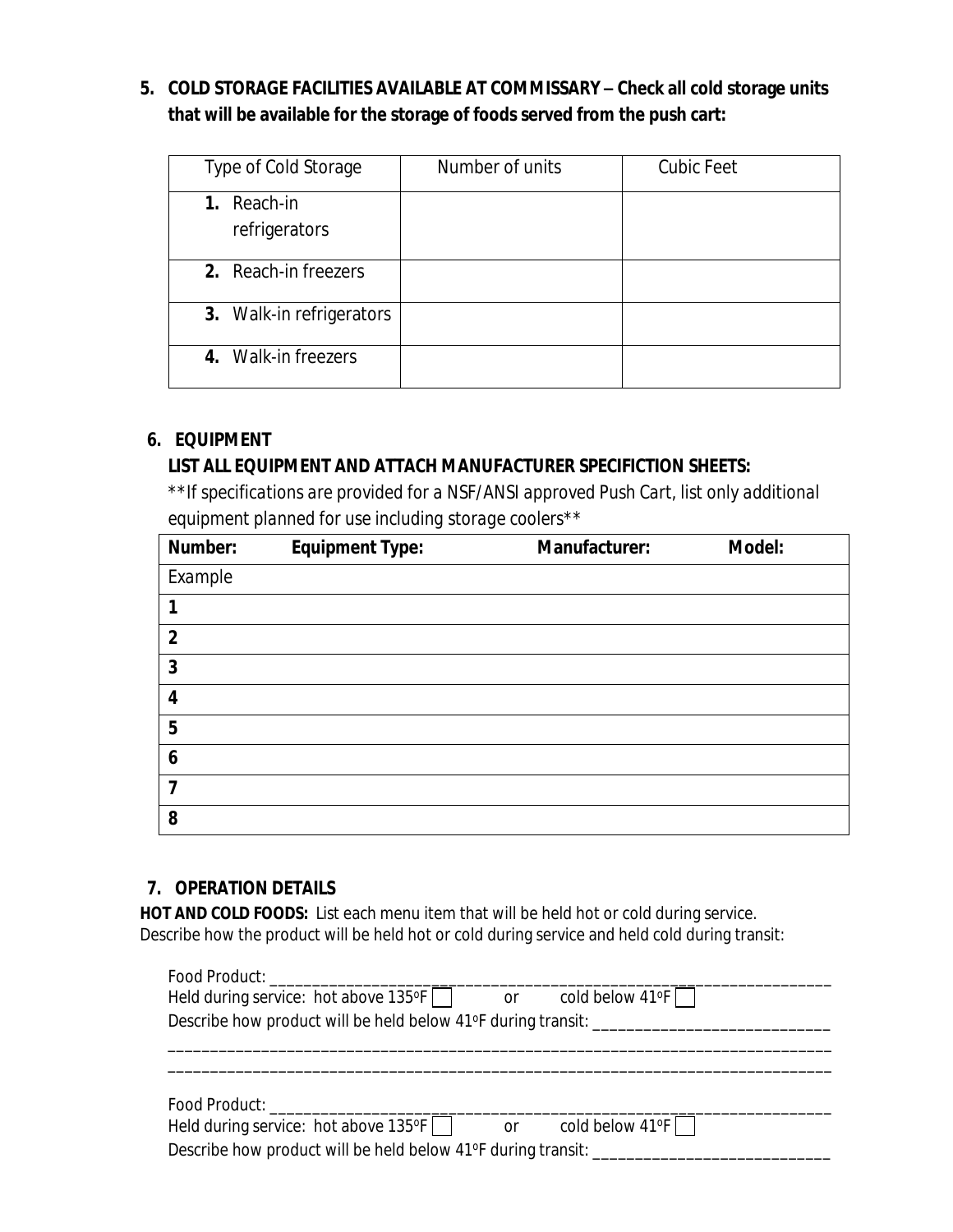| Held during service: hot above 135°F or cold below 41°F<br>Describe how product will be held below 41°F during transit: ____________________                         |
|----------------------------------------------------------------------------------------------------------------------------------------------------------------------|
| Describe how product will be held below 41°F during transit: ___________________                                                                                     |
| Held during service: hot above 135°F and or cold below 41°F<br>Describe how product will be held below 41°F during transit: ____________________                     |
| Held during service: hot above 135°F   or cold below 41°F  <br>Describe how product will be held below 41°F during transit: ___________________________              |
| Food Product:<br>Held during service: hot above 135°F or cold below 41°F<br>Describe how product will be held below 41°F during transit: ___________________________ |
| 8. SECONDARY COVER FOR COOKING AREA? YES NO                                                                                                                          |
| <b>DRY STORAGE -</b> Describe where the following will be stored:                                                                                                    |
|                                                                                                                                                                      |
|                                                                                                                                                                      |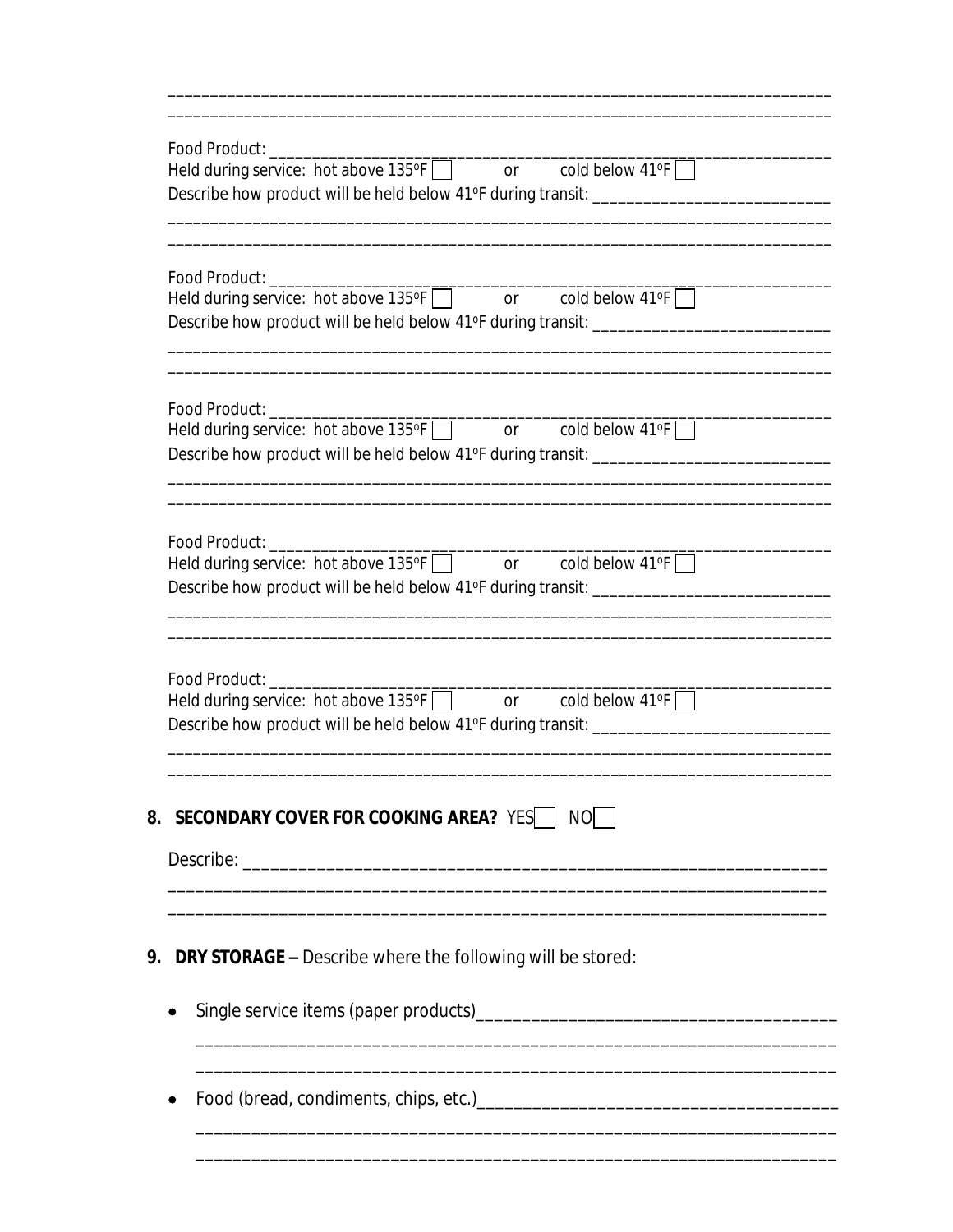| <b>10. WATER USING FIXTURES</b>                |                                                                                                                                                                                                            |                                                                                               |
|------------------------------------------------|------------------------------------------------------------------------------------------------------------------------------------------------------------------------------------------------------------|-----------------------------------------------------------------------------------------------|
| <b>Utensil sink on Unit?</b> YES               | Hand sink on unit? YES   (complete 11-13)<br>(complete 11-13)                                                                                                                                              | NO<br>NO.                                                                                     |
|                                                | <b>11. POTABLE WATER TANK AND WASTEWATER TANK</b>                                                                                                                                                          |                                                                                               |
| wastewater tank properly.                      | Water tank storage capacity: ____________gallons<br>Wastewater storage capacity: ____________gallons                                                                                                       | At time of permitting, must be able to demonstrate ability to fill fresh water tank and empty |
|                                                | <b>12. UTENSIL WASHING EQUIPMENT ON PUSH CART</b>                                                                                                                                                          |                                                                                               |
| ٠<br>٠<br>$\bullet$<br>$\bullet$               | Number of Compartments of Utensil sink: _________________<br>Size (Length x Width x Depth) ___________ x ________ x ___________<br>What type of Sanitization will be used? (check one) Chlorine $\Box$ QAC | inches<br>Will utensils be washed during operating hours of the unit? $YES \cap NO$           |
| <b>13. WATER HEATER</b><br>Check One: Tankless | Storage Tank                                                                                                                                                                                               |                                                                                               |

- If Storage Tank type: Capacity \_\_\_\_\_\_\_\_\_\_\_\_\_ gallons
- Check One:  $Gas$
- $\overline{\phantom{a}}$  Location:  $\overline{\phantom{a}}$  Outside Inside